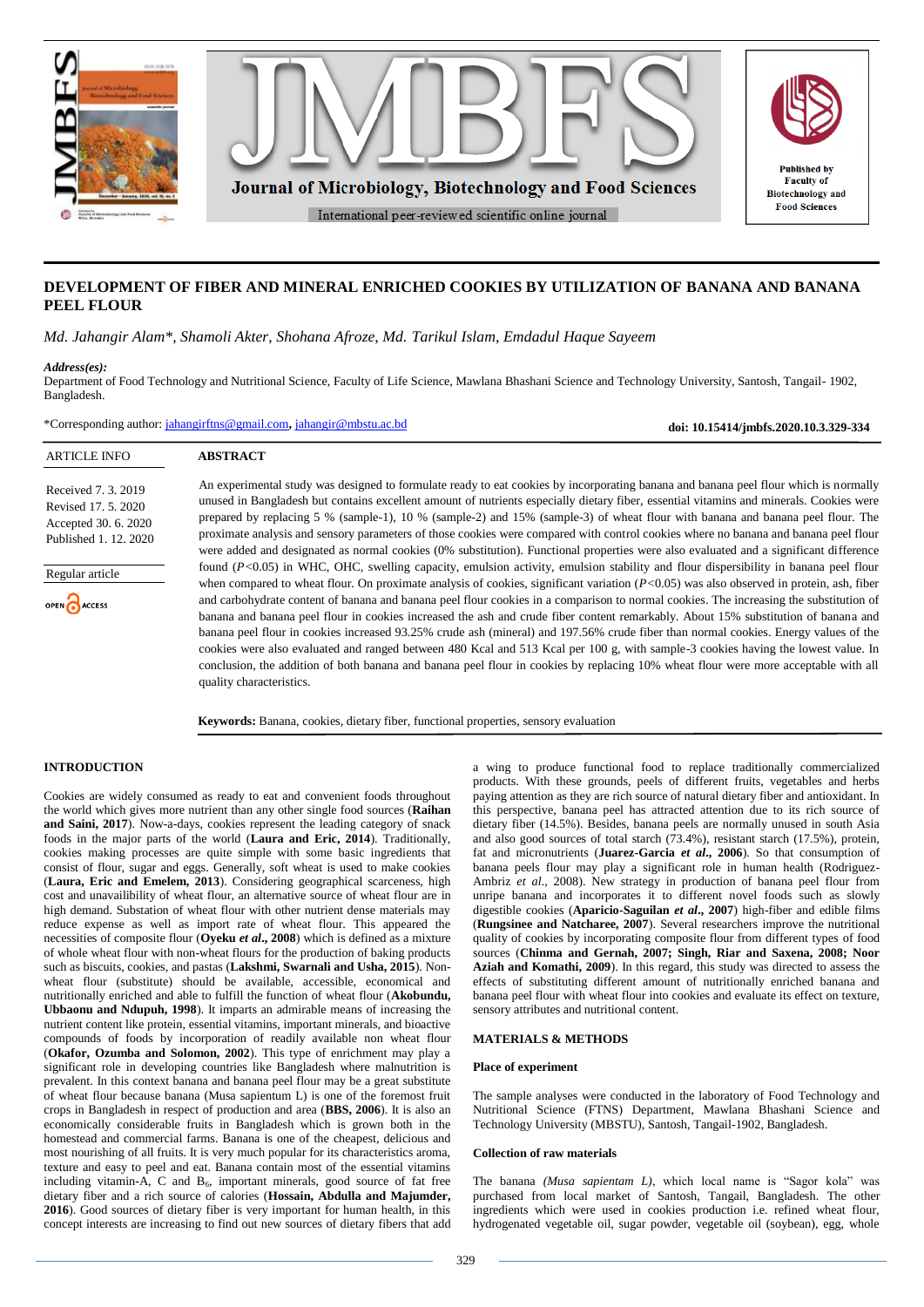milk, iodized salt, baking powder and required chemicals were used from the laboratory of FTNS department, MBSTU and some of them procured from the local market.

### **Preparation of banana (unripe) peel flour**

At first the bananas were collected and washed with water to remove all harmful ingredients. After peeling, the peels were sliced and dipped for ten minutes in 0.5% (w/v) citric acid solution to reduce enzymatic reaction. After drained out, the sliced were then dried in oven at  $50^{\circ}$ C for 16-20 hrs. The dried banana peels were then amalgamated by using a commercial blender and passes through 60 mesh screen to obtain fine banana peel flour. The dried banana peels powder were then stored in airtight packet at ambient temperature.

# **Formulation of cookies**



**Figure 1** Flow chart of cookies preparation

Hydrogenated vegetable oil (80g) and sugar (200g) were uniformly mixed together for 3 minutes at a speed of 10 and 8 rpm by rotary mixture machine. Then other ingredients such as milk, egg, salt and baking powder (composition shows in table-1) were mixed together at a speed of 6 rpm. After mixing above ingredients then added vegetable oil and uniformly mixed for 3 minutes at a speed of 8 rpm. Finally wheat flour, mashed banana and banana peel flour were added and uniformly mixed well together. The batter were rolled out and cut uniformly and send it to baking chamber and baked at  $150^{\circ}$ C temperatures for 15-16 minutes. When the color of cookies turned to light brown color it indicates the finished baked cookies. After baking, cookies were then cooled and packed in plastic packets. The ready to eat cookies were than stored at room temperature for further analysis.

| <b>Table 1</b> Formulation of cookies with banana and banana peel flour (for 1 kg) |  |  |
|------------------------------------------------------------------------------------|--|--|
|------------------------------------------------------------------------------------|--|--|

| Ingredients                       | Normal<br>cookies (0<br>$%$ ) | Sample 1<br>$(5 \%)$ | Sample 2<br>$(10\%)$ | Sample 3<br>(15%) |
|-----------------------------------|-------------------------------|----------------------|----------------------|-------------------|
| Banana (g)                        | 0.00                          | 25.00                | 50.00                | 75.00             |
| Banana peel flour<br>(g)          | 0.00                          | 25.00                | 50.00                | 75.00             |
| Wheat flour $(g)$                 | 500.00                        | 450.00               | 400.00               | 350.00            |
| Egg(g)                            | 35.00                         | 35.00                | 35.00                | 35.00             |
| Hydrogenated<br>vegetable oil (g) | 80.00                         | 80.00                | 80.00                | 80.00             |
| Whole milk                        | 80.00                         | 80.00                | 80.00                | 80.00             |
| Sugar(g)                          | 200.00                        | 200.00               | 200.00               | 200.00            |
| Soybean Oil $(g)$                 | 100.00                        | 100.00               | 100.00               | 100.00            |
| Salt(g)                           | 2.5.00                        | 2.50                 | 2.50                 | 2.50              |
| Baking powder (g)                 | 2.5.00                        | 2.50                 | 2.50                 | 2.50              |

## **Analysis of functional properties of banana peel and wheat flour**

Functional qualities such as water and oil holding capacity, swelling capacity, emulsion activity and stability and also flour dispersibility of banana peel flour and wheat flour were analyzed.

## **Water holding capacity (WHC)**

About 1g of flour sample and 25ml of water were taken in a 30 ml capacity test tube and allowed for 15 minutes at room temperature. The tube was then centrifuge for 20 min at 3000 rpm and drained off the supernatant. The weight of the residue after drained off the excess water was the water holding capacity of flour and determined as g of water/g dry sample (**Rodriguez-Ambriz** *et al***., 2008**).

## **Oil holding capacity (OHC)**

About 1g of flour sample and 25 ml of commercially olive oil were taken in a 30 ml capacity test tube and centrifuged the mixture at 3000 rpm for 20 minutes. The weight of the residue was recorded after decanted the free oil. OHC was calculated as gram of water per gram of dry sample (**Rodriguez-Ambriz** *et al***., 2008**).

### **Swelling capacity (SC)**

The swelling capacity of flour sample was evaluated by **Okaka and Potter (1977)** method.

# **Emulsion activity (EA) and emulsion stability (ES)**

The emulsion activity and emulsion stability of sample were evaluated by **Yasumatsu** *et al.***, (1972)** method.

## **Flour dispersibility (FD)**

About 10 g of sample were mixed with distilled water in a cylinder to make a final volume of 100ml, stir vigorously and then allowed it to settle. After 3 hours, settled particles volume was recorded. And finally percentage of flour dispersibility (**Kulkarni** *et al.,* **1991**)was calculated by subtracted it from 100.

## **Sensory evaluation of cookies**

The sensory evaluation of prepared cookies was carried out by 15 panel members (trained on sensory evaluation) from different food industries in Bangladesh. The panel members evaluated each sample of the cookies for color and appearance, texture & consistency, taste, aroma and overall acceptability. The samples were rated by 9 point hedonic scale (9-like extremely, 8- like very much, 7-like moderately, 6- like slightly, 5-neither like or dislike, 4-dislike, 3-dislike moderately, 2-dislike very much, 1-dislike extremely). Score were collected and analyzed statistically. The score 6 or more were considered as acceptable for the consumer acceptability.

# **Proximate analyses of composite flour and cookies**

Proximate analyses such as moisture, ash, fat, protein and crude fiber of the sample were analyzed by using AOAC- 2000 method **(AOAC, 2000**). Energy value of the sample was calculated by using factor method described by by Chinma and Igyor and the Atwater factor method is  $[(9xfat) + (4xcarbohydrate) +$ (4x protein)] (**Chinma and Igyor, 2007**)

### **Physical characteristics of cookies**

- Physical property of cookies is an important attributes which plays an important role to determine the consumer acceptability. AACC method was used to determine the diameter and thickness of the cookies (**AACC, 2000**). The Spread Factor (SF) of the cookies was determined according to the following formula:  $SF = (Diameter/Thickness \times Correction Factor) \times 10$ , where correction factor was  $-1.0$  in this study at constant atmospheric pressure.

# **Statistical analysis**

All the sample analyses were performed in triplicate and descriptive statistics were analyzed by using SPSS (Statistical Package for the Social Science) software package version 16.0 (SPSS Inc., Chicago, IL, USA) for all variables. All of the values are expressed as the mean of three individual replicates  $\pm$ - Standard Error Mean (SEM). All data were subjected statistically to ANOVA test (analysis of variance) and mean value were separated using Tukey's test (**Steele Torrie, 1980**). Differences between mean values were considered to be significant at  $p < 0.05$ .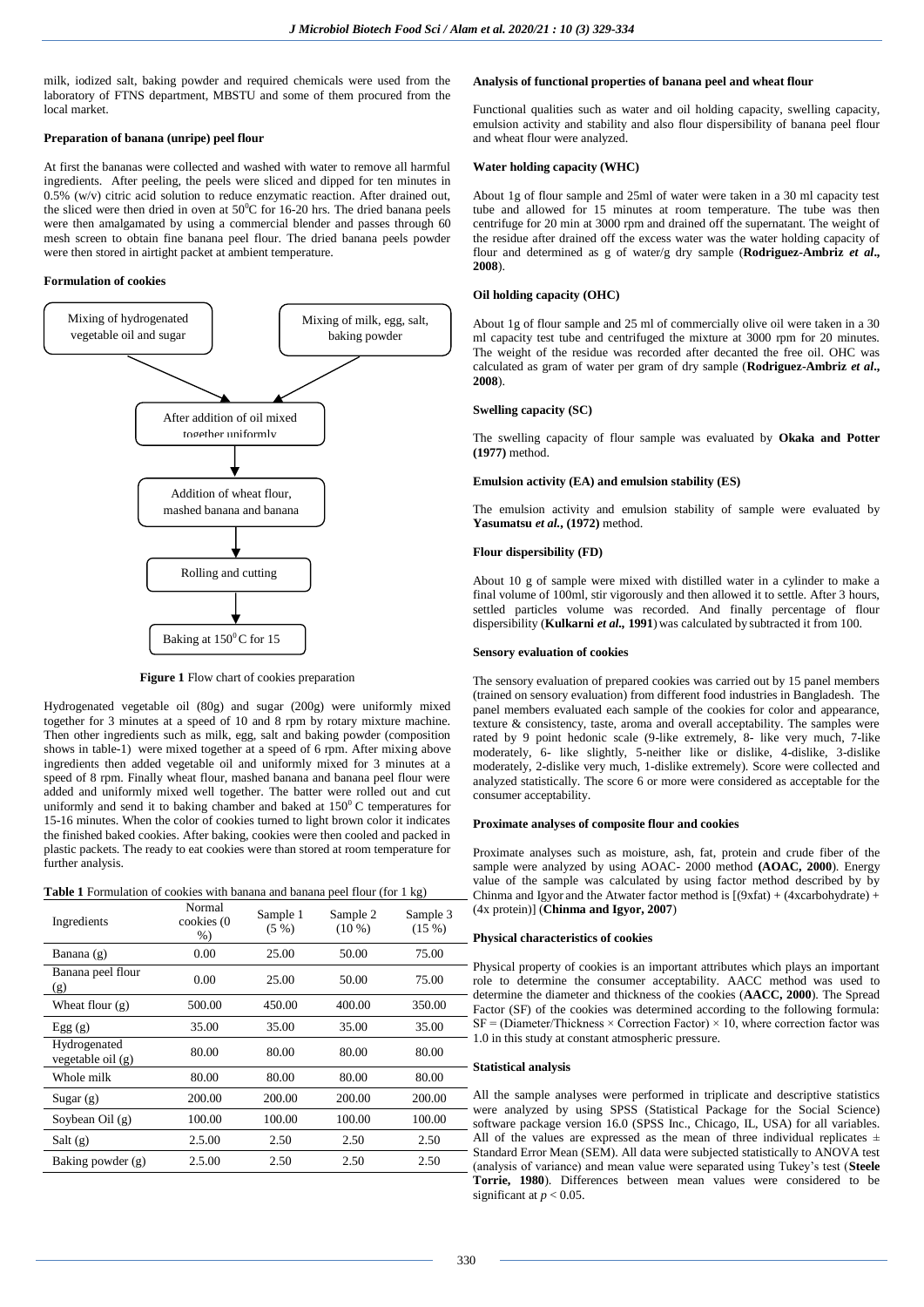# **RESULTS AND DISCUSSION**

Chemical composition of raw material, different functional properties of banana peel flour and wheat flour, physical and nutritional properties of cookies were analyzed by using standard procedures. Determination of functional properties was important as it show the interaction among the composition, confirmation, structure, and physicochemical properties of protein and other food components (**Kinsella, 1976**). The effect of incorporation of different proportions of banana peel flour on nutritional and sensorial properties of cookies were also analyzed.

## **Chemical composition of raw materials**

The raw materials, i.e., banana, banana peel flour and wheat flour were analyzed for chemical composition and the data are presented in table 2. Moisture content is one of the important indicators which influence shelf life, changes of flavor and enzyme activity and storage stability of flours. Research findings suggest that flours having more than 14% moisture content or 0.7 to 0.9  $a_w$  are prone to mold growth and infestation by insects (**Manley, 2000; Ayub, 2003**). Banana pulp had the highest moisture content (74.77%) whereas banana peel flour contained only 9.40% moisture and wheat flour had 10.90% moisture. These results are quite similar to the results found in sweet potato flour by **Singh** *et al***., (2008)**. Moisture content in flour is mainly affected by amount of moisture used for wheat conditioning and also for type of wheat milling. Another functional component of flour is percentage of protein content by which flour specification, flour condition and quality of the product depends. Protein content varies from 6-20% in different varieties of wheat (**Kent, 1983**). The percentage of protein of the banana and banana peel flour was found quite low when compared with wheat flour. These values are quite lower than those found in wheat flour 13.20 % by **Raihan and Saini (2017)** and 13.60% by **Juma** *et al***., (2018)**. Fat percentage was found

highest in banana peel flour (4.47%) on the other hand the lowest content found in the banana. Banana peel flour had a significantly higher amount of ash content  $(7.66%)$  than banana  $(1.27%)$  and wheat flour  $(0.44%)$ . Percentage of ash content in banana peel flour is relatively higher than those reported in mung bean flour 3.42% by **Kavitha & Parimalavalli (2014)** and 2.6-3.5% in banana flour (**Da Mota** *et al.,* **2000**). The high crude ash content of banana peel flour can be attributed to relatively high mineral content. Banana peel flour is rich in iron, zinc, calcium, magnesium, phosphorus, and potassium (**Michel** *et al***., 2016**). Similarly, banana is rich in potassium (**Bezemek, 2015**). The crude fiber content was also significantly high in banana peel flour (8.82%) than banana (1.34%) and wheat flour (0.34%). The high fibers content in banana peel flour (11.81g/100g) dry peel) also observed by **Romelle** *et al***., (2016)**. Banana peels contain both soluble and insoluble dietary fiber. **Happi Emaga** *et al.,* **(2007)** found insoluble dietary fiber; cellulose 7 to 12  $g/100$  g, lignin 6.4 to 9.6  $g/100$  g and hemicelluloses 6.4 to 8.4 g/100 g, in banana peels and also found soluble dietary fiber that is pectin 13.0 to 21.7 g/100 g. High fiber diet are very important for adult, in that, it promotes the wave-like contraction that helps to move food through the intestine and also easing the passage of waste and expanding the inside walls of the colon to make an anti-constipation effect (**Eromosele and Eromosele, 1993**). Crude fibers are known to aid digestion, absorb water and make stools larger and softer so as prevent constipation (**Ayoola and Adeyeye, 2009**). The high level of fiber in the plantain suggests that it is capable of promoting digestion as fibers are known to aid and speed up the excretion of wastes and toxins from the body, and also prevent colon cancer as it prevents waste or toxins to stay in the intestine for too long (**Ogbonna** *et al***., 2016**) . As carbohydrate content of flours calculated by difference method, it varied from 19.09 to 77.94%.

**Table 2** Chemical composition of raw materials

| Sample            | Moisture $(\%)$  | Ash $(\%)$      | Protein $(\%)$  | Fat $(\%)$      | Fiber $(\%)$    | Carbohydrate (%) |
|-------------------|------------------|-----------------|-----------------|-----------------|-----------------|------------------|
| Banana            | $74.77 \pm 1.12$ | $1.27 \pm 0.56$ | $3.25 \pm 0.16$ | $0.28 \pm 0.06$ | $1.34 \pm 0.09$ | $19.09 \pm 2.47$ |
| Banana peel flour | $9.40 \pm 2.26$  | $7.66 \pm 0.84$ | $2.73 \pm 0.10$ | $4.47 \pm 0.17$ | $8.82 \pm 0.17$ | $66.92 \pm 3.56$ |
| Wheat flour       | $10.90 \pm 2.43$ | $0.44 \pm 0.12$ | $8.96 \pm 0.18$ | $1.42 \pm 0.15$ | $0.34 \pm 0.16$ | $77.94 \pm 4.12$ |

Data are expressed as Mean ± Standard Error Mean of three replicate measurements

# **Functional properties of wheat and banana peel flour**

Test of functional properties is very important because it describes how ingredients behave during preparation and cooking. It also describes how they affect the quality of finished food product in terms of looks, tastes, and feels. WHC, OHC, SC, EA, ES and FD are important properties of flour both of physicochemical and technological point of views. WHC is the amount of water that can be bound in fiber until the application of external force. In this study, a significant (*P<*0.05) difference was found in WHC of banana peel flour and wheat flour. Mean WHC of banana peel flour found slightly higher (4.58 g/g dry sample) than WHC of wheat flour  $(3.19 \text{ g/g dry sample})$  (Table-3). These findings are quite low compared to dietary fiber found by **Larrauri** *et al***., (1996)** in mango (12 to 15 g water/g dry sample) and mango peel (11 to 12 g water/g dry sample). Whereas, the mean OHC of wheat flour was found slightly higher that

was 0.63  $g/g$  dry sample than OHC of banana peel flour that was 0.44  $g/g$  dry sample which was also statistically significant (*P<*0.05). These findings are quite similar to the results observed by **Kaushal** *et al***., (2012)**. Another functional property of flour is swelling capacity and it depends on variety, size of particles and types of processing methods. A significant  $(P<0.05)$  difference was found in swelling capacity of wheat flour and banana peel flour. Swelling capacity of wheat flour and banana peel flour found 15 ml and 13.50 ml respectively. Emulsion Activity and Emulsion Stability both were found higher in wheat flour (41.20% and 35.10%) than banana peel flour (36% and 30.50%) respectively which was statistically significant (*P<*0.05). A significant (*P<*0.05) variation was found in flour dispersibility test of banana peel flour and wheat flour. About 61% flour dispersibility found in banana peel flour whereas 66.56% found in whole wheat flour.

| <b>Table 3</b> Functional properties of wheat flour and banana peel flour |                  |                   |         |  |  |  |
|---------------------------------------------------------------------------|------------------|-------------------|---------|--|--|--|
| Properties                                                                | Wheat flour      | Banana peel flour | P value |  |  |  |
| Water holding capacity (g water/g dry sample)                             | $3.19 \pm 0.12$  | $4.58 \pm 0.08$   | 0.000   |  |  |  |
| Oil holding capacity (g oil/g dry sample)                                 | $0.63 \pm 0.14$  | $0.44 \pm 0.22$   | 0.004   |  |  |  |
| Swelling capacity (ml)                                                    | $15.00 \pm 0.92$ | $13.50 \pm 0.85$  | 0.001   |  |  |  |
| Emulsion Activity (%)                                                     | $41.20 \pm 3.42$ | $36.00 \pm 2.64$  | 0.000   |  |  |  |
| Emulsion Stability (%)                                                    | $35.10 \pm 2.12$ | $30.50 \pm 3.84$  | 0.000   |  |  |  |
| Flour Dispersibility (%)                                                  | $66.56 \pm 1.28$ | $61.00 \pm 3.20$  | 0.000   |  |  |  |

Data are expressed as Mean  $\pm$  Standard Error Mean of three replicate measurements. Statistically significant  $p$ <0.05 when compared wheat flour to banana peel flour.

#### **Nutritional values of the cookies**

According to Table 4, with increasing the substitution of banana and banana peel flour, the moisture content was increased in cookies. Moisture content ranged from 2.28% to 3.35% and highest moisture content were observed in 10% banana and banana peel flour cookies. Moisture content increased with the incorporation of banana and banana peel flour which was statistically significant (*P<*0.05). The water binding capacity of banana peel flour found quite higher than the water binding capacity of wheat flour. These findings are quite similar to the study of **Bertagnolli** *et al.* (2014), who found that cookies made from composite flour that contain guava peel flour has moisture ranged from 2.7 and 4.9%. Maximum variation in moisture content was found 2.47 to 8.75% in commercially available biscuits whether fat content varies between 1.04 to 14.82% (**Semwat** *et al***.,** 

**1996**). The substitution of banana and banana peel flour to refined wheat flour at levels of 5–15% showed a lowering effect on the protein contents of the cookies (Table 4). A statistically significant variation (*P<*0.05) was also found in protein content of all sample cookies. Possible reason for this may be higher percentage of protein in wheat flour than banana and banana peel flour. This finding is quite lower than the cookies made with 100% pigeon pea flour (12.97% protein) reported by **Okpala and Okoli (2011)**. The protein content found in banana and banana peel flour cookies was close agreement to the cookies of taro-wheat blend (**Ojinnaka. 2009**). There was no major distinction found in the fat percentage of the cookies made by substitution of 5 to 15% banana and banana peel flour. There was no significant variation (*P>*0.05) found in cookies except sample-2 and sample-3 cookies.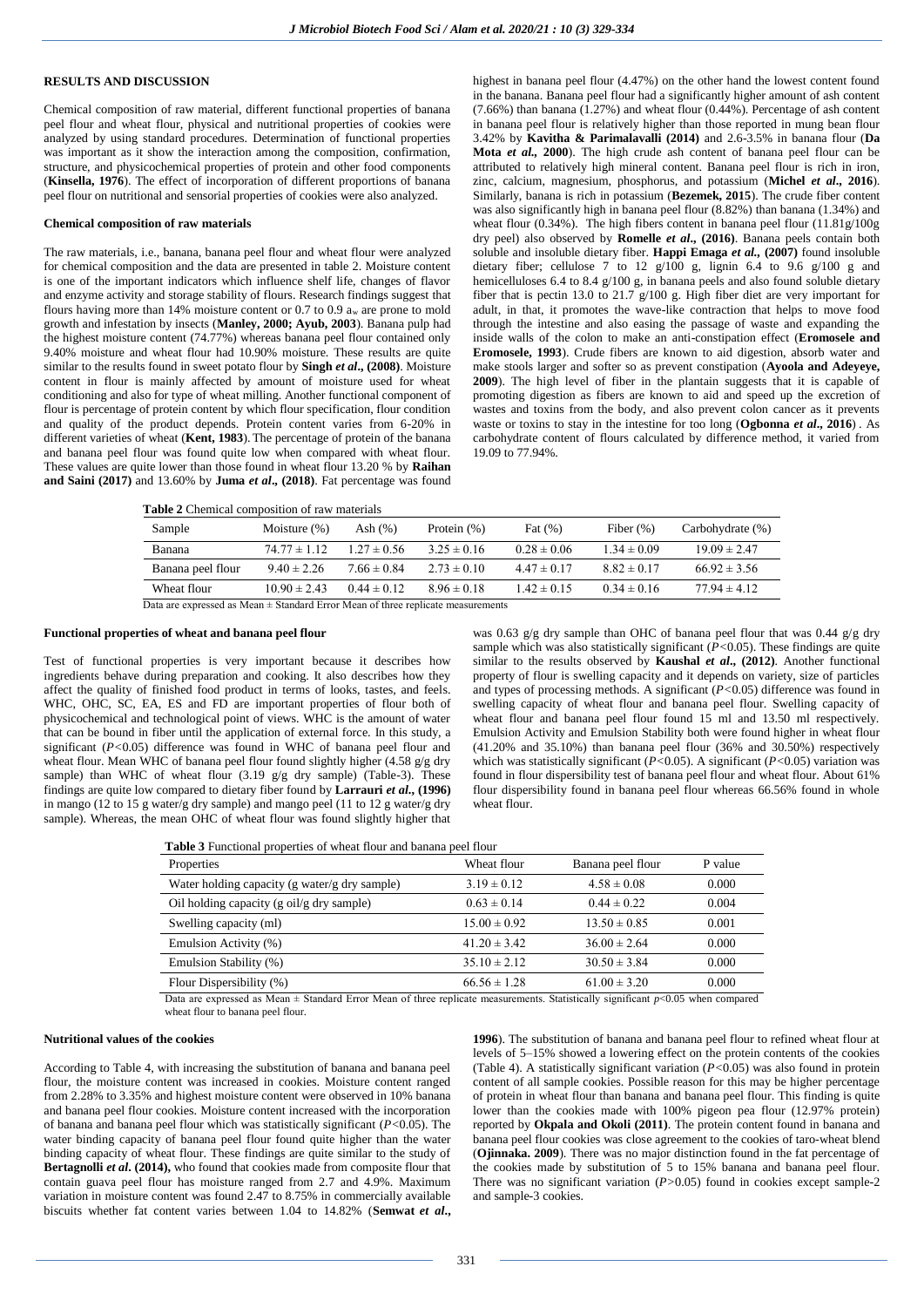| <b>Nutrients</b>       | Normal cookies (0%)        | Sample $1(5%)$           | Sample 2 (10%)                | Sample 3 (15%)           |
|------------------------|----------------------------|--------------------------|-------------------------------|--------------------------|
| Moisture $(\%)$        | $2.28 \pm 0.12^a$          | $2.87 \pm 0.02^b$        | $3.35 \pm 0.14^{\circ}$       | $3.02 \pm 0.11^{\circ}$  |
| Protein (%)            | $10.19 \pm 1.08^{\circ}$   | $8.53 \pm 1.03^b$        | $7.20 \pm 1.24^c$             | $6.94 \pm 0.20^{\rm d}$  |
| Fat $(\%)$             | $25.96 \pm 1.34^{\circ}$   | $25.80 \pm 0.46^{\circ}$ | $27.16 \pm 0.86^{\circ}$      | $21.96 \pm 0.67^b$       |
| Ash $(\%)$             | $1.63 \pm 0.04^{\circ}$    | $2.42 \pm 0.08^{\rm b}$  | $2.72 \pm 0.02$ <sup>c</sup>  | $3.15 \pm 0.53^{\rm d}$  |
| Crude fiber $(\%)$     | $0.41 \pm 0.02^{\text{a}}$ | $0.65 \pm 0.03^b$        | $0.91 \pm 0.04^b$             | $1.22 \pm 0.10^b$        |
| Carbohydrate (%)       | $59.53 \pm 2.06^{\circ}$   | $59.73 \pm 0.86^b$       | $58.66 \pm 0.92$ <sup>c</sup> | $63.71 \pm 1.42^{\rm d}$ |
| Energy ( $kcal/100g$ ) | $513^a$                    | $505^{\rm b}$            | $508^{\circ}$                 | 480 <sup>d</sup>         |

Data are expressed as Mean ± Standard Error Mean of three replicate measurements. Values in the same row with different superscripts are statistically significant from each other ( $p < 0.05$ ). Normal cookies=100% wheat flour, Sample-1=Wheat flour substituted with 5% (2.5%) banana + (2.5%) banana peel flour, Sample-2=Wheat flour substituted with 10% (5%) banana + (5%) banana peel flour, Sample-3=Wheat flour substituted with  $15\%$  (2.5%) banana + (2.5%) banana peel flour.

A noteworthy difference (*P<*0.05) was found in ash content of all sample cookies and it increased from 1.63 to 3.15%. The maximum ash content  $(3.15%)$  was found in 15% banana and banana peel flour cookies followed by 10% (2.72%), while the lowest value in normal cookies (1.63%). Increasing trend of ash content in cookies with increasing substitution of banana and banana peel flour may be relate to higher ash content in the banana peel flour than wheat flour. Similar Increasing pattern in ash content with increasing pitaya peel flour substitution in cookies also observed by **Bala** *et al***., (2015)** and increasing nature related with the higher ash content in the pitaya peel flour (10.57%) than refined flour (0.98%). The fiber content of the cookies has increased with increased the substitution of banana and banana peel flour but significant differences (P<0.05)

**Table 4** Nutritional values of the cookies

found between normal and samples-1 cookies. The highest amount of dietary fiber was found in 15% banana and banana peel flour cookies on the other hand, the lowest amount found in cookies made by without addition of banana and banana peel flour. These findings are quite similar to the results obtained by **Nassar** *et al***., (2008)** who also found increasing pattern of fiber with increasing substation of citrus by-products flour with wheat flour. Increasing trend of crude fiber content also observed by **Inyang and Wayo (2005)** in their sesame fortified cookies from 0.46 to 1.09%. This study fulfilled the recommended range of FAO and WHO (1994), as they suggested not to add more than 5 g dietary fiber per 100 g dry matter.

**Table 5** Crude fiber and ash improving effect of banana and banana peel flour

| <b>Nutrient</b> | Normal cookies (0%) | Sample-3 (15%) | Difference<br>(Sample-3- Normal cookies) | Increased amount |
|-----------------|---------------------|----------------|------------------------------------------|------------------|
| Crude Ash (%)   | .63                 | 3.15           | .52                                      | 93.25%           |
| Crude fiber (%) | 0.41                |                | 0.81                                     | 197.56%          |

Carbohydrate content of prepared cookies was calculated by difference method and there was no remarkable variation found in carbohydrate content of cookies. Carbohydrate content found highest in 15% banana and banana peel flour cookies followed by 5% banana and banana peel flour cookies. These results are in close relation with the cookies made from cocoyam-wheat blends (**Ojinnaka, Akobundu and Iwe, 2009**). The energy values of the prepared cookies ranged from 480 to 513 Kcal /100 g. The slight variation on energy value due to the variation of protein and fat content of cookies outweighs the decrease in carbohydrate content.

### **Physical characteristics of cookies**

The cookies were also analyzed for their physical properties such as thickness, diameter and spread factor shown in table 6. A significant variation (P<0.05) observed in diameter and thickness of the cookies. The cookies diameter ranged from 5.75 cm to 5.86 cm. while thickness of the cookies ranged from 1.22 cm to 1.42 centimeter. The highest thickness was found in cookies made by without addition of banana and banana peel flour. As spread factor was calculated from diameter and thickness of the cookies there was a significant variation  $(P<0.05)$ found in spread factor. The highest spread factor was found in 10% banana and banana peel flour cookies and lowest one found in normal cookies. A similar inclination in cookies observed by **Chinma and Gernah (2007)** made from mango, cassava and soybean composite flour. Higher spread ratios in cookies having are considered the most desirable (**Kirssel and Prentice, 1979**).

### **Table 6** Physical characteristics of cookies

| Physical properties | Normal cookies (0%)          | Sample $1(5%)$          | Sample 2 (10%)                | Sample 3 (15%)                |
|---------------------|------------------------------|-------------------------|-------------------------------|-------------------------------|
| Diameter (cm)       | $5.82 \pm 0.12^a$            | $5.76 \pm 0.03^b$       | $5.86 \pm 0.22$ <sup>c</sup>  | $5.75 \pm 0.11^{\text{d}}$    |
| Thickness (cm)      | $1.42 \pm 0.24$ <sup>a</sup> | $1.30 \pm 0.17^{\rm b}$ | $1.22 \pm 0.32^{\circ}$       | $1.28 \pm 0.28$ <sup>d</sup>  |
| Spread Factor       | $40.99 \pm 1.18^a$           | $44.31 \pm 0.68^b$      | $48.03 \pm 2.52$ <sup>c</sup> | $44.92 \pm 1.85$ <sup>d</sup> |

Data are expressed as Mean ± Standard Error Mean of three replicate measurements. Values in the same row with different superscripts are statistically significant from each other  $(p < 0.05)$ . Normal cookies=100% wheat flour, Sample-1=Wheat flour substituted with 5% (2.5%) banana + (2.5%) banana peel flour, Sample-2=Wheat flour substituted with 10% (5%) banana + (5%) banana peel flour, Sample-3=Wheat flour substituted with 15% (2.5%) banana + (2.5%) banana peel flour.

### **Sensory evaluation of functional cookies**

Sensory evaluation of the cookies depends on its appearance, color, flavor and aroma, texture and overall acceptability taste of the sample. All the panelists were having excellent capability (trained on sensory evaluation) to evaluate the sensory evaluation of banana and banana peel flour cookies.

## **Color and appearance acceptability**

Table 7 shows the sensory evaluation score of functional cookies supplemented with different level of banana and banana peel flour. Besides normal cookies, sample-2 cookies liked very much by the panelist (score 7.5). On the other hand, 15% substitution of banana and banana peel four got the lowest score on color and appearance. A statistical significant variation  $(P<0.05)$  found on color and appearance score. Increasing the supplementation of banana peel flours with wheat flour increased the darkness of cookies may be the prime reason for find objectionable of the cookies.

## **Texture and consistency acceptability**

Texture and Consistency depends upon mainly the rate of development of the dough and the proportion of sugar used. Table 7 shows that the normal cookies and sample-1 got the highest score on Texture and Consistency of cookies (score 7) and sample-2 got the second highest score on Texture and Consistency. The softness of the texture of normal, sample-1 and sample-2 cookies may be the main reason for getting the highest score by the panelist. Similarly the hardness of sample-4 than normal cookies may be the reason for getting lowest score. The result revealed that, increasing the substitution of banana and banana peel flour increases the hardness of cookies.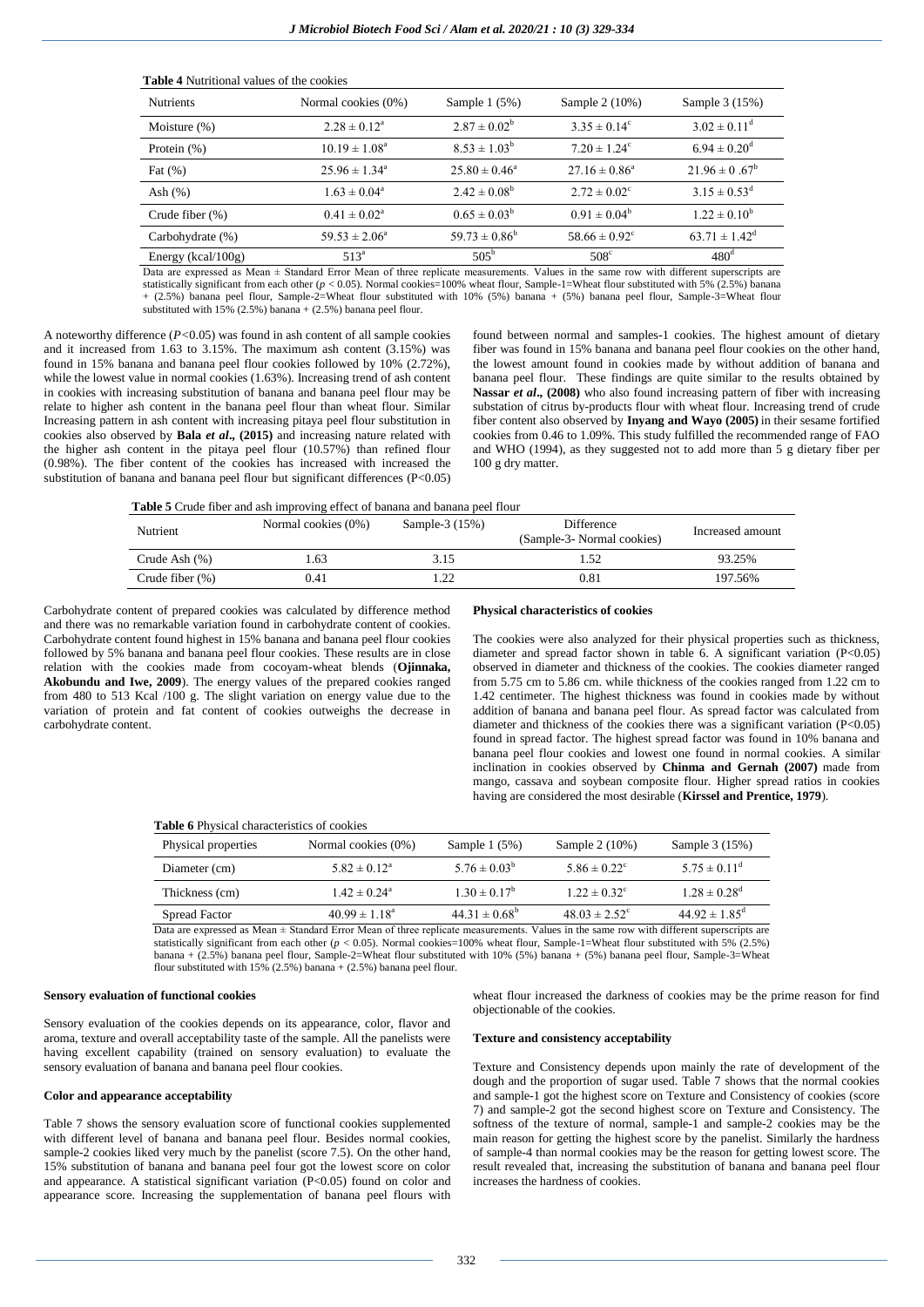# **Taste acceptability**

Taste is also influenced by the quality of the raw materials used in the processing unit of cookies. No significant variation (P>0.05) found in taste acceptability

taste. About 15% substitution of banana and banana peel flour cookies got the lowest score on taste acceptability taste.

| Table 7 Comparison of the different organoleptic quality parameters of functional cookies |  |  |
|-------------------------------------------------------------------------------------------|--|--|
|-------------------------------------------------------------------------------------------|--|--|

| Sensory Evaluation             | Normal cookies (0%)         | Sample $1(5%)$         | Sample 2 (10%)         | Sample 3 (15%)         |
|--------------------------------|-----------------------------|------------------------|------------------------|------------------------|
| Color and Appearance           | $7.5 \pm 0.12^a$            | $6.1 \pm 0.22^b$       | $7.5 \pm 0.08^{\circ}$ | $5.6 \pm 0.22^{\rm d}$ |
| <b>Texture and Consistency</b> | $7.0 \pm 0.07$ <sup>a</sup> | $7.0 \pm 0.19^a$       | $6.5 \pm 0.23^{\rm a}$ | $5.4 \pm 0.11^a$       |
| Taste                          | $7.5 \pm 0.08^{\rm a}$      | $7.0 \pm 0.09^a$       | $7.0 \pm 0.13^a$       | $6.3 \pm 0.80^a$       |
| Aroma                          | $7.0 \pm 0.16^a$            | $7.0 \pm 0.24^b$       | $6.0 \pm 0.07^c$       | $5.8 \pm 0.33^{\rm d}$ |
| <b>Overall Acceptability</b>   | $6.5 \pm 0.28$ <sup>a</sup> | $6.5 \pm 0.36^{\circ}$ | $7.5 \pm 0.16^{\circ}$ | $5.3 \pm 0.08^{\rm d}$ |

Data are expressed as Mean ± Standard Error Mean (n=15). Values in the same row with different superscripts are statistically significant from each other  $(p < 0.05)$ . Normal cookies=100% wheat flour, Sample-1=Wheat flour substituted with 5% (2.5%) banana + (2.5%) banana peel flour, Sample-2=Wheat flour substituted with 10% (5%) banana + (5%) banana peel flour, Sample-3=Wheat flour substituted with 15% (2.5%) banana + (2.5%) banana peel flour.

# **Aroma acceptability**

The aroma of the products depends on the volatile constituents of raw materials. Normal Cookies and sample-1 showed the best aroma acceptability taste score comparable to other functional cookies. On the other hand, sample-4 neither like nor dislike on flavor by the panelist. The score on aroma acceptability taste was statistically significant (P<0.05).

### **Overall acceptability**

Hedonic scale showed that the 10% substitution of banana and banana peel flour got the highest score on overall acceptability taste. The score on overall acceptability taste was highly significant (P<0.05).

## **CONCLUSION**

The outcome of the present study reveals that, higher the substitution of banana and banana peel flour with wheat flour increased the percentage of crude ash and crude fiber content in cookies. There was a significant variation found in protein, fat, carbohydrate and energy content of prepared cookies. In sensory evaluation test, 10% substitution of banana and banana peel flour cookies were more acceptable with all quality characteristics by the panel member. So substitution of banana and banana peel flour with wheat flour may be more nutritious and cost effective.

# **DECLARATIONS**

**Conflict of Interest:** Authors have declared that no competing interests exist.

**Authors' contributions:** The authors contributed equally to the concept, experiment, analysis of data and writing of manuscript. All authors read and approved the final manuscript.

**Funding:** The authors provided personal resources for funding this paper.

**Acknowledgements:** The authors would like to offer special gratitude and thanks to Department of Food Technology and Nutritional Science, Mawlana Bhashani Science and Technology University, Santosh, Tangail-1902 for the laboratory facilities provided during the present study.

### **REFFERENCES**

A. O. A. C. (2000). Official methods of food analysis,  $15<sup>th</sup>$  edn. Association of official Analytical Chemists, Washington, D.C.

A. A. C. C. (2000). Approved Methods of American Association of Cereal Chemists, 10th Ed., American Association of Cereal Chemists, St. Paul.

Akobundu, E. N. T., Ubbaonu, C. N. and Ndupuh, C. E. (1998). Studies on the baking potential of non-wheat composite flours. *J Food Sci Technol*, 25, 211– 214[. https://doi:10.1016/j.jfca.2006.07.005](https://doi:10.1016/j.jfca.2006.07.005)

Aparicio-Saguilan, A., Sayago-Ayerdi, S. G., Vargas-Torres, A., Juscelino, T., Ascencio-Otero, T. E., & Bello-Perez, L. A. (2007). Slowly digestible cookies prepared from resistant starch-rich lintnerized banana starch. *Journal of Food Composition and Analysis*, 20(3-4), 175–181. <https://doi.org/10.1016/j.jfca.2006.07.005>

Ayoola, P. B and Adeyeye, A. (2009). Proximate Analysis and Nutrient Evaluation of Some Nigerian Pawpaw Seeds Varieties, *Science Focus,* 14(4), 554-558.

Ayub, M., Wahab, S. and Durrani, Y. (2003). Effect of Water Activity (Aw) Moisture Content and Total Microbial Count on the Overall Quality of Bread. *International Journal of Agriculture & Biology*, 5(3), 274-278.

Bala, A., Gul, K. and Riar, C. S. (2015). Functional and sensory properties of cookies prepared from wheat flour supplemented with cassava and water chestnut flours. *Cogent Food and Agriculture,* 1(1), 1019815. <https://doi.org/10.1080/23311932.2015.1019815>

B. B. S. (2006). Year Book of Agricultural Statistics of Bangladesh. Bangladesh Bureau of Statistics, Planning Division. Ministry of Planning Government of the people's Republic of Bangladesh, 86p.

Bertagnolli, S. M. M., Silveira, M. L. R., Fogaça, A. D. O., Umann, L., & Penna, N. G. (2014). Bioactive compounds and acceptance of cookies made with Guava peel flour. *Journal of food science Technology*, 34(2), 303–308. <http://dx.doi.org/10.1590/fst.2014.0046>

Bezemek, M. W. (2015). Bananas: rich in fiber, vitamins, and minerals. Retrieved fro[m http://ceimperial.ucanr.edu/files/218815.pdf on 28 Mar 2017.](http://ceimperial.ucanr.edu/files/218815.pdf%20on%2028%20Mar%202017)

Chinma, C. E. and Gernah, D. I. (2007). Physichochemical and sensory properties produced of cookies produced from cassava/ soybean/mango composite flours. *Journal of Food Technology,* 5(3), 256-260.

Chinma, C. E. and Igyor, M. A. (2007). Micronutrients and anti-nutritional contents of selected tropical vegetable grown in South East, Nigeria. *Nig.Food Journal,* 25(1), 111-116[. http://dx.doi.org/10.4314/nifoj.v25i1.33659](http://dx.doi.org/10.4314/nifoj.v25i1.33659)

Da Mota, R.V., Lajolo, F. M., Ciacco, C. & Cordenunsi, B. R. (2000). Composition and functional properties of banana flour from different varieties. *Starch-Stärke*, 52(3), 63-68. [https://doi.org/10.1002/\(SICI\)1521-](https://doi.org/10.1002/(SICI)1521-379X(200004)52:2/3%3c63::AID-STAR63%3e3.0.CO;2-V) [379X\(200004\)52:2/3<63::AID-STAR63>3.0.CO;2-V](https://doi.org/10.1002/(SICI)1521-379X(200004)52:2/3%3c63::AID-STAR63%3e3.0.CO;2-V)

Eromosele, I. C and Eromosele, C. O. (1993). Studies on chemical composition and physicochemical properties of seeds of some wild plant (Netherland). *Plant Food for Human Nutrition,* 43(3), 251-256.<https://doi.org/10.1007/bf01886227> FAO/WHO. (1994). Codex Alimentarius: foods for special dietary uses (including foods for infants and children). 2<sup>nd</sup>edn. FAO, Rome.

Happi Emaga, T., Andrianaivo, R. H., Wathelet, B., Tchango, J. T. and Paquot, M. (2007). Effects of the stage of maturation and varieties on the chemical composition of banana and plantain peels. *Food Chemistry*, 103(2), 590-600. <https://doi.org/10.1016/j.foodchem.2006.09.006>

Hossain, M. M., Abdulla, F. & Majumder, A. K. (2016). Forecasting of Banana Production in Bangladesh. *American Journal of Agricultural and Biological Sciences*, *11* (2), 93-99[. http://doi:10.3844/ajabssp.2016.93.99](http://doi:10.3844/ajabssp.2016.93.99)

Inyang, U. E. and Wayo, A. U. (2005). Fortification of cookies with dehulled sesame seed meal. *Journal of Tropical Science*, 45(3), 103 –105. <https://doi.org/10.1002/ts.2>

Juarez-Garcia, E., Agama-Acevedo, E., Sayago-Ayerdi, S. G., Rodriguez-Ambriz, S. L. & Bello-Perez, L. A. (2006). Composition, digestibility and application in bread making of banana flour. *Plant Foods for Human Nutrition*, 61(3), 131–137[. http://doi:10.1007/s11130-006-0020-x](http://doi:10.1007/s11130-006-0020-x)

Juma, N. A. Alviola and Viena, G. Monterde. (2018). Physicochemical and Functional Properties of Wheat (*Triticum aestivum*) and Selected Local Floursin the Philippines. *Philippine Journal of Science*, 147 (3), 419-430.

Kaushal, P., Kumar, V. & Sharma, H. K. (2012). Comparative study of physicochemical, functional, anti-nutritional and pasting properties of taro (Colocasia esculenta), rice (Oryza sativa), pegion pea (Cajanus cajan) flour and their blends. *LWT-Food Sci Technol*, 48(1), 59–68. <https://doi.org/10.1016/j.lwt.2012.02.028>

Kavitha, S., Parimalavalli, R. (2014). Effect of processing methods on proximate composition of cereal and legume flours. *J Hum. Nutr. Food Sci*, 2, 1051-55.

Kent, N. L. (1983).Technology of Cereals. 3rd ed. New York: Pergamon Press. Kinsella, J. E. (1976). Functional properties of protein in food-A survey. *Crit Rev* 

*Food Sci Nutr*, 5, 219–225[. https://doi.org/10.1080/10408397609527208](https://doi.org/10.1080/10408397609527208) Kirssel, L. and Prentice, M. (1979). Protein and fiber enrichment of cookie flour

with brewer's spent grain. *Cereal Chem*, 50(4), 261–265.

Kulkarni, K. D., Kulkarni, D. N. and Ingle, U. M. (1991). Sorghum malt-based weaning formulations: preparation, functional properties and nutritive value.<br>Food and Nutrition Bulletin 13 (4) 322, 327 *Food and Nutrition Bulletin, 13 (4),* 322- 327. [https://doi.org/10.1177/156482659101300401](https://doi.org/10.1177%2F156482659101300401)